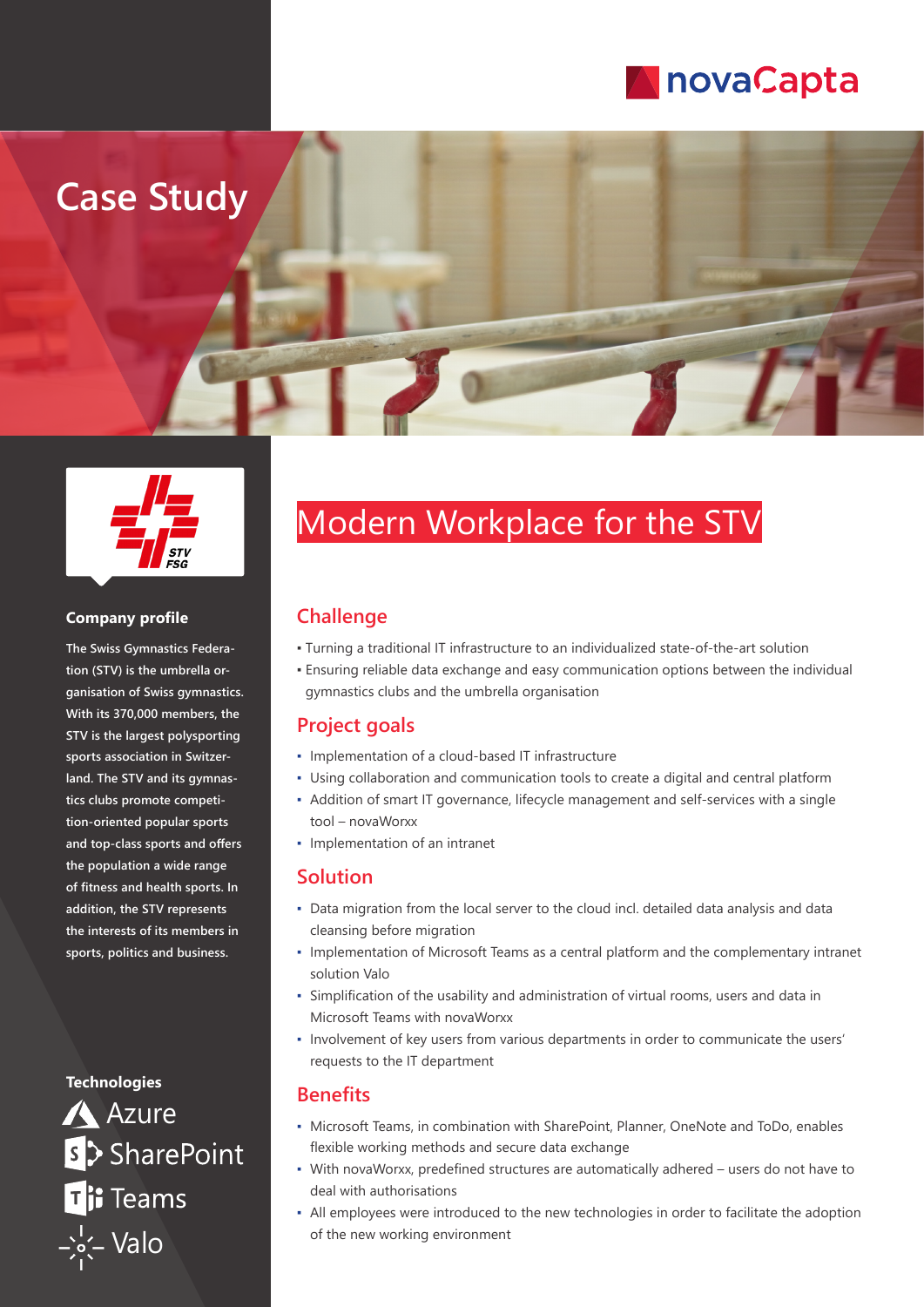

#### **An institution changes its business model**

The Swiss Gymnastics Federation (STV) has been committed to the health of the population for over 180 years. In order to continue to fulfil this task, the association's ageing IT landscape needed a health check and the prospect of modern work and communication equipment. In addition to the staff in the office, around 400 officials and over 1,000 volunteers work for the STV. They look after the 30 cantonal and partner associations and take care of 370,000 members. The question of how to improve data exchange and communication between all the different stakeholders with different tasks and access rights was a central task of the joint IT project. The solution: digitalisation and a new business model in favour of a modern workplace.

#### **Increasing digitisation pressure**

Due to the corona pandemic, the pressure of digitalization increased further, because meetings and sports classes suddenly had to take place online. It quickly became clear how important the change process was for the STV and how little they were prepared for a digital offering. Although a switch to Microsoft Teams had been considered early on, Zoom was temporarily used for the digital sports classes out of necessity. As the licence costs con-tinued to rise, it was time to tackle the extensive IT project. In May 2021, novaCapta convinced them as an IT partner with a consistent concept and the cooperation began.

#### **Centrepiece of the Workplace: MS Teams**

STV's modern workplace envisaged using Microsoft Teams as a central work and communication tool. As much as possible of the everyday work was to take place directly in Teams. While in the past communication mainly took place via e-mails and data was transferred with various solutions, e.g. via Dropbox, today employees have virtual project rooms, chats and video telephony at their disposal. Due to the integration of SharePoint, OneNote, Planner and ToDo, it was possible to set up Teams as the primary work interface. In addition, it is possible for several people to work on a document online at the same time, which in turn enables a quick exchange and reduces e-mails even further.

#### **Exchange and knowledge transfer via integrated intranet solution**

To enable an open and transparent exchange within the federation, a modern intranet solution should complete the digital workplace. The intranet was also to be integrated into Teams in order to further establish Teams as a central hub. Valo's modular system met these requirements. In addition, Valo allows maximum flexibility, as both the content and the interface can be customised.



Stefan Bütler - Head of IT Services , STV

The STV intranet offers clear navigation to a wide range of content, facilitates the search for information and provides the latest company news - all in the federation's corporate design.

#### **Match winner: novaWorxx**

In order to make the transition to the new working world easier for employees, novaCapta was particularly keen to transfer STV's tried and tested structures and processes to the modern cloud environment. For this purpose,

#### **novaCapta.ch**